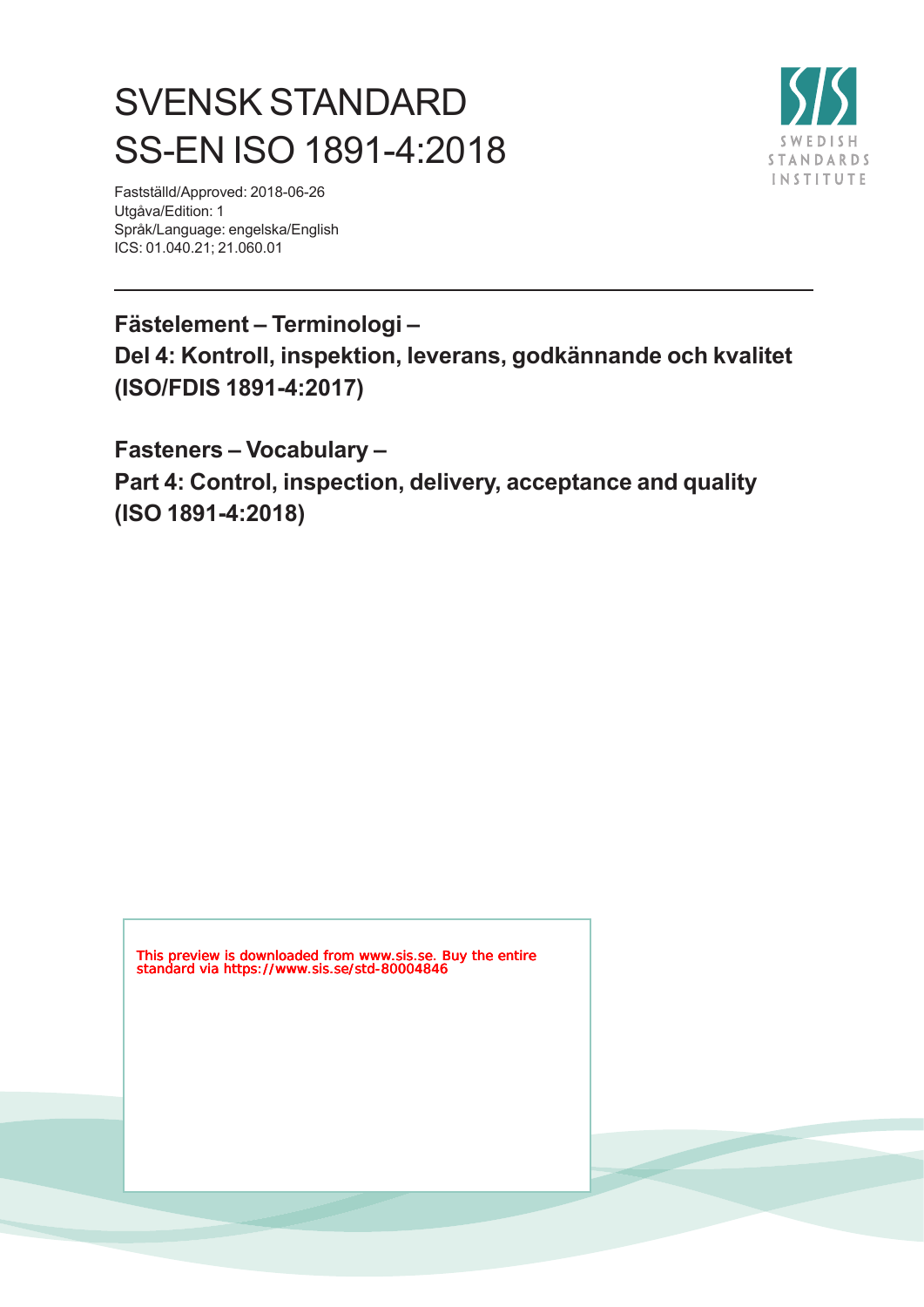## Standarder får världen att fungera

*SIS (Swedish Standards Institute) är en fristående ideell förening med medlemmar från både privat och offentlig sektor. Vi är en del av det europeiska och globala nätverk som utarbetar internationella standarder. Standarder är dokumenterad kunskap utvecklad av framstående aktörer inom industri, näringsliv och samhälle och befrämjar handel över gränser, bidrar till att processer och produkter blir säkrare samt effektiviserar din verksamhet.* 

### **Delta och påverka**

Som medlem i SIS har du möjlighet att påverka framtida standarder inom ditt område på nationell, europeisk och global nivå. Du får samtidigt tillgång till tidig information om utvecklingen inom din bransch.

### **Ta del av det färdiga arbetet**

Vi erbjuder våra kunder allt som rör standarder och deras tillämpning. Hos oss kan du köpa alla publikationer du behöver – allt från enskilda standarder, tekniska rapporter och standardpaket till handböcker och onlinetjänster. Genom vår webbtjänst e-nav får du tillgång till ett lättnavigerat bibliotek där alla standarder som är aktuella för ditt företag finns tillgängliga. Standarder och handböcker är källor till kunskap. Vi säljer dem.

#### **Utveckla din kompetens och lyckas bättre i ditt arbete**

Hos SIS kan du gå öppna eller företagsinterna utbildningar kring innehåll och tillämpning av standarder. Genom vår närhet till den internationella utvecklingen och ISO får du rätt kunskap i rätt tid, direkt från källan. Med vår kunskap om standarders möjligheter hjälper vi våra kunder att skapa verklig nytta och lönsamhet i sina verksamheter.

**Vill du veta mer om SIS eller hur standarder kan effektivisera din verksamhet är du välkommen in på www.sis.se eller ta kontakt med oss på tel 08-555 523 00.**

## Standards make the world go round

*SIS (Swedish Standards Institute) is an independent non-profit organisation with members from both the private and public sectors. We are part of the European and global network that draws up international standards. Standards consist of documented knowledge developed by prominent actors within the industry, business world and society. They promote cross-border trade, they help to make processes and products safer and they streamline your organisation.*

### **Take part and have influence**

As a member of SIS you will have the possibility to participate in standardization activities on national, European and global level. The membership in SIS will give you the opportunity to influence future standards and gain access to early stage information about developments within your field.

### **Get to know the finished work**

We offer our customers everything in connection with standards and their application. You can purchase all the publications you need from us - everything from individual standards, technical reports and standard packages through to manuals and online services. Our web service e-nav gives you access to an easy-to-navigate library where all standards that are relevant to your company are available. Standards and manuals are sources of knowledge. We sell them.

#### **Increase understanding and improve perception**

With SIS you can undergo either shared or in-house training in the content and application of standards. Thanks to our proximity to international development and ISO you receive the right knowledge at the right time, direct from the source. With our knowledge about the potential of standards, we assist our customers in creating tangible benefit and profitability in their organisations.

**If you want to know more about SIS, or how standards can streamline your organisation, please visit www.sis.se or contact us on phone +46 (0)8-555 523 00**



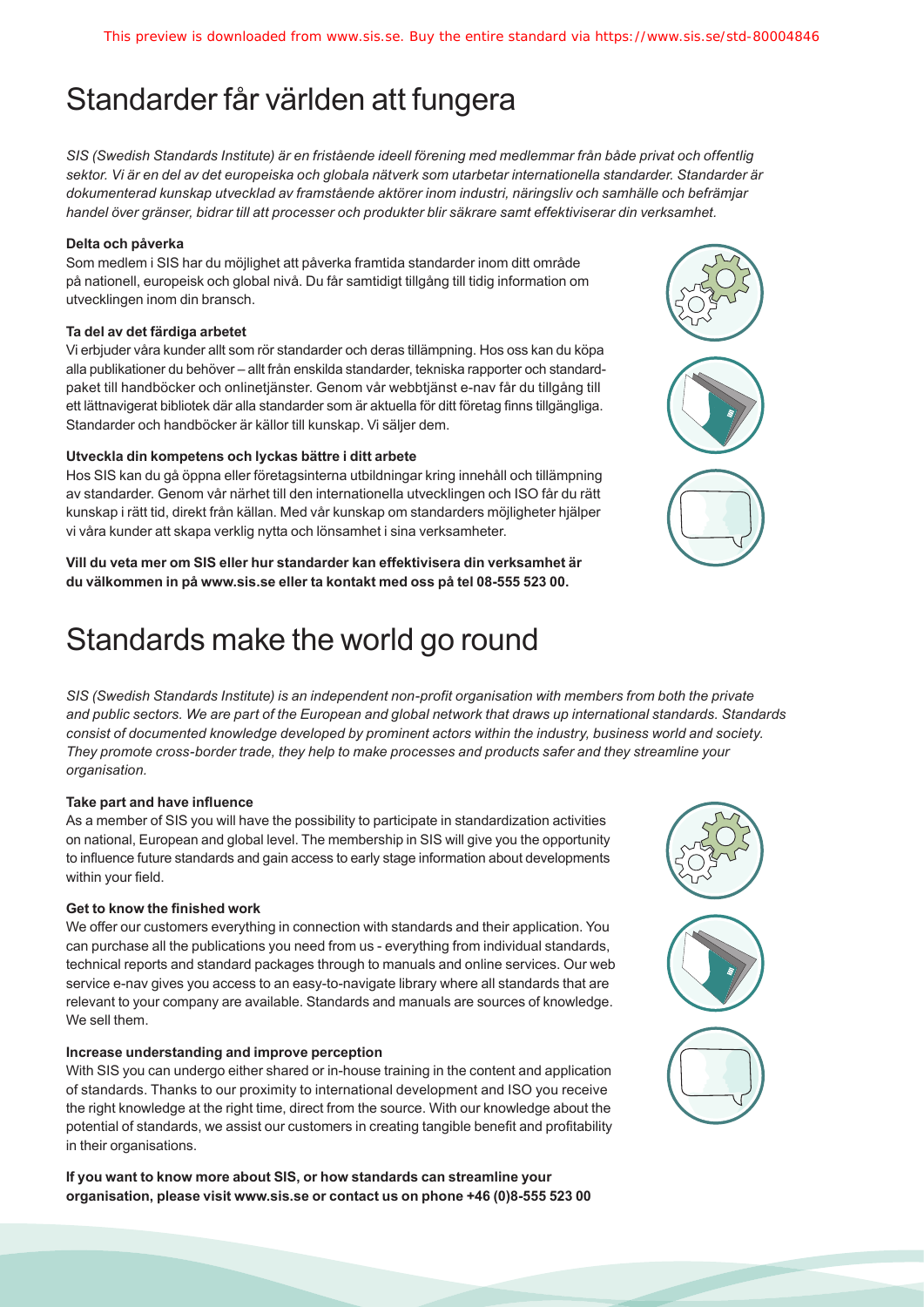Europastandarden EN ISO 1891-4:2018 gäller som svensk standard. Detta dokument innehåller den officiella engelska versionen av EN ISO 1891-4:2018.

The European Standard EN ISO 1891-4:2018 has the status of a Swedish Standard. This document contains the official version of EN ISO 1891-4:2018.

© Copyright/Upphovsrätten till denna produkt tillhör SIS, Swedish Standards Institute, Stockholm, Sverige. Användningen av denna produkt regleras av slutanvändarlicensen som återfinns i denna produkt, se standardens sista sidor.

© Copyright SIS, Swedish Standards Institute, Stockholm, Sweden. All rights reserved. The use of this product is governed by the end-user licence for this product. You will find the licence in the end of this document.

*Upplysningar om sakinnehållet i standarden lämnas av SIS, Swedish Standards Institute, telefon 08-555 520 00. Standarder kan beställas hos SIS som även lämnar allmänna upplysningar om svensk och utländsk standard.*

*Information about the content of the standard is available from the Swedish Standards Institute (SIS), telephone +46 8 555 520 00. Standards may be ordered from SIS, who can also provide general information about Swedish and foreign standards.*

Denna standard är framtagen av kommittén för Fästelement, SIS/TK 103.

Har du synpunkter på innehållet i den här standarden, vill du delta i ett kommande revideringsarbete eller vara med och ta fram andra standarder inom området? Gå in på www.sis.se - där hittar du mer information.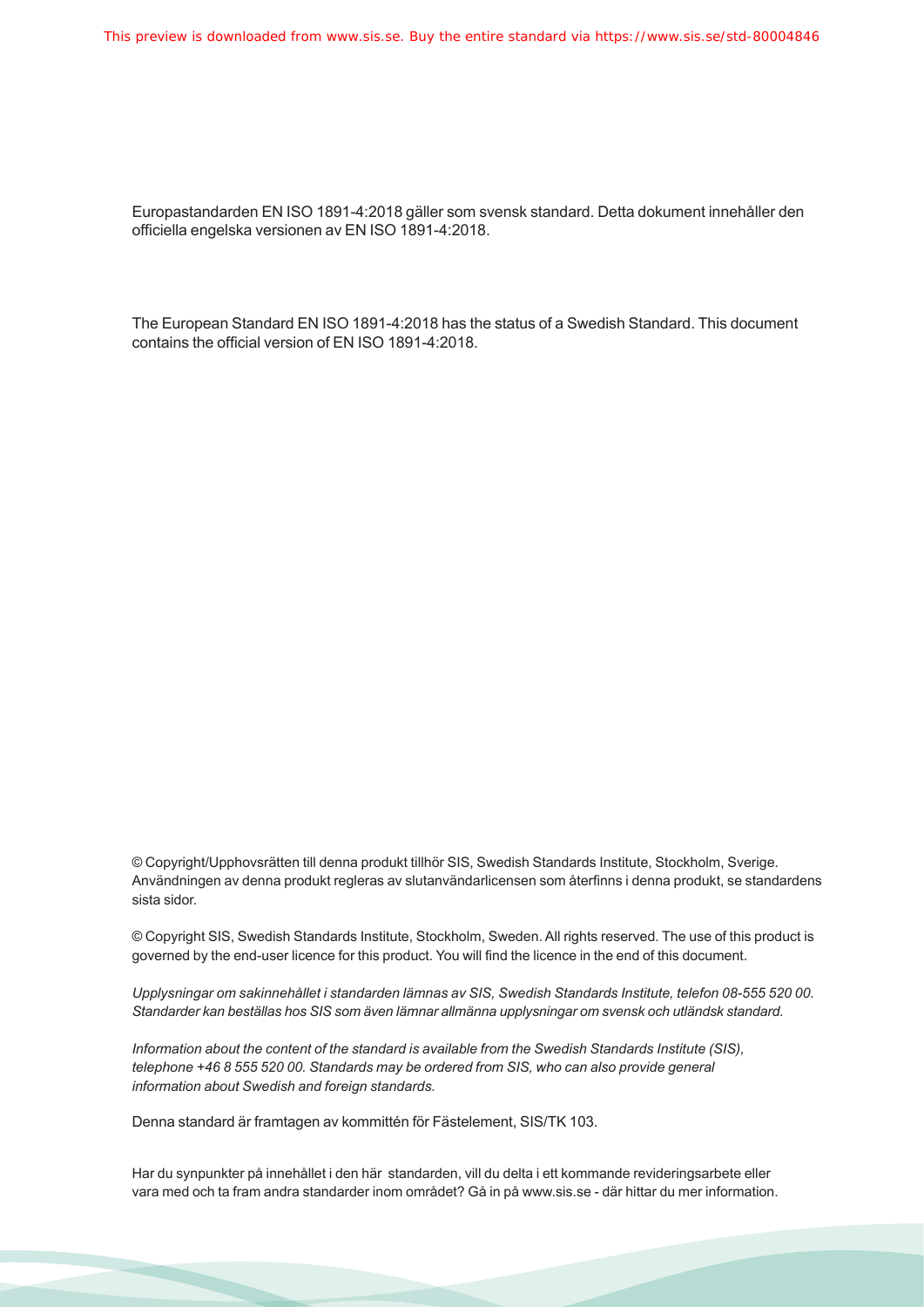This preview is downloaded from www.sis.se. Buy the entire standard via https://www.sis.se/std-80004846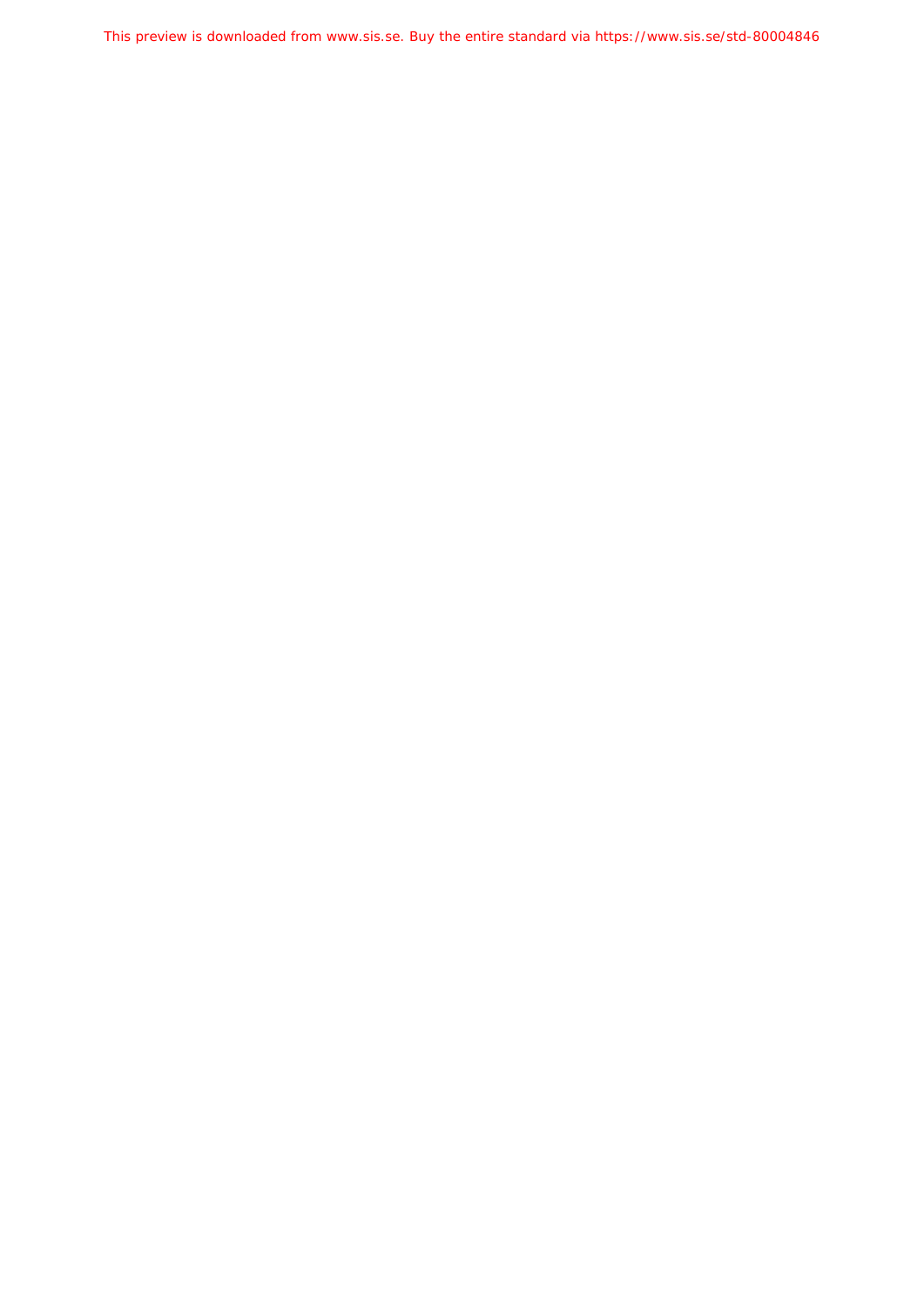# EUROPEAN STANDARD NORME EUROPÉENNE EUROPÄISCHE NORM

## **EN ISO 1891-4**

June 2018

ICS 01.040.21; 21.060.01

English Version

## Fasteners - Vocabulary - Part 4: Control, inspection, delivery, acceptance and quality (ISO 1891-4:2018)

Fixations - Vocabulaire - Partie 4: Contrôle, livraison, réception et qualité (ISO 1891-4:2018)

 Mechanische Verbindungselemente - Benennungen - Teil 4: Prüfung, Überwachung, Lieferung, Annahme und Qualität (ISO 1891-4:2018)

This European Standard was approved by CEN on 19 January 2018.

CEN members are bound to comply with the CEN/CENELEC Internal Regulations which stipulate the conditions for giving this European Standard the status of a national standard without any alteration. Up-to-date lists and bibliographical references concerning such national standards may be obtained on application to the CEN-CENELEC Management Centre or to any CEN member.

This European Standard exists in three official versions (English, French, German). A version in any other language made by translation under the responsibility of a CEN member into its own language and notified to the CEN-CENELEC Management Centre has the same status as the official versions.

CEN members are the national standards bodies of Austria, Belgium, Bulgaria, Croatia, Cyprus, Czech Republic, Denmark, Estonia, Finland, Former Yugoslav Republic of Macedonia, France, Germany, Greece, Hungary, Iceland, Ireland, Italy, Latvia, Lithuania, Luxembourg, Malta, Netherlands, Norway, Poland, Portugal, Romania, Serbia, Slovakia, Slovenia, Spain, Sweden, Switzerland, Turkey and United Kingdom.



EUROPEAN COMMITTEE FOR STANDARDIZATION COMITÉ EUROPÉEN DE NORMALISATION EUROPÄISCHES KOMITEE FÜR NORMUNG

**CEN-CENELEC Management Centre: Rue de la Science 23, B-1040 Brussels** 

Ref. No. EN ISO 1891-4:2018 E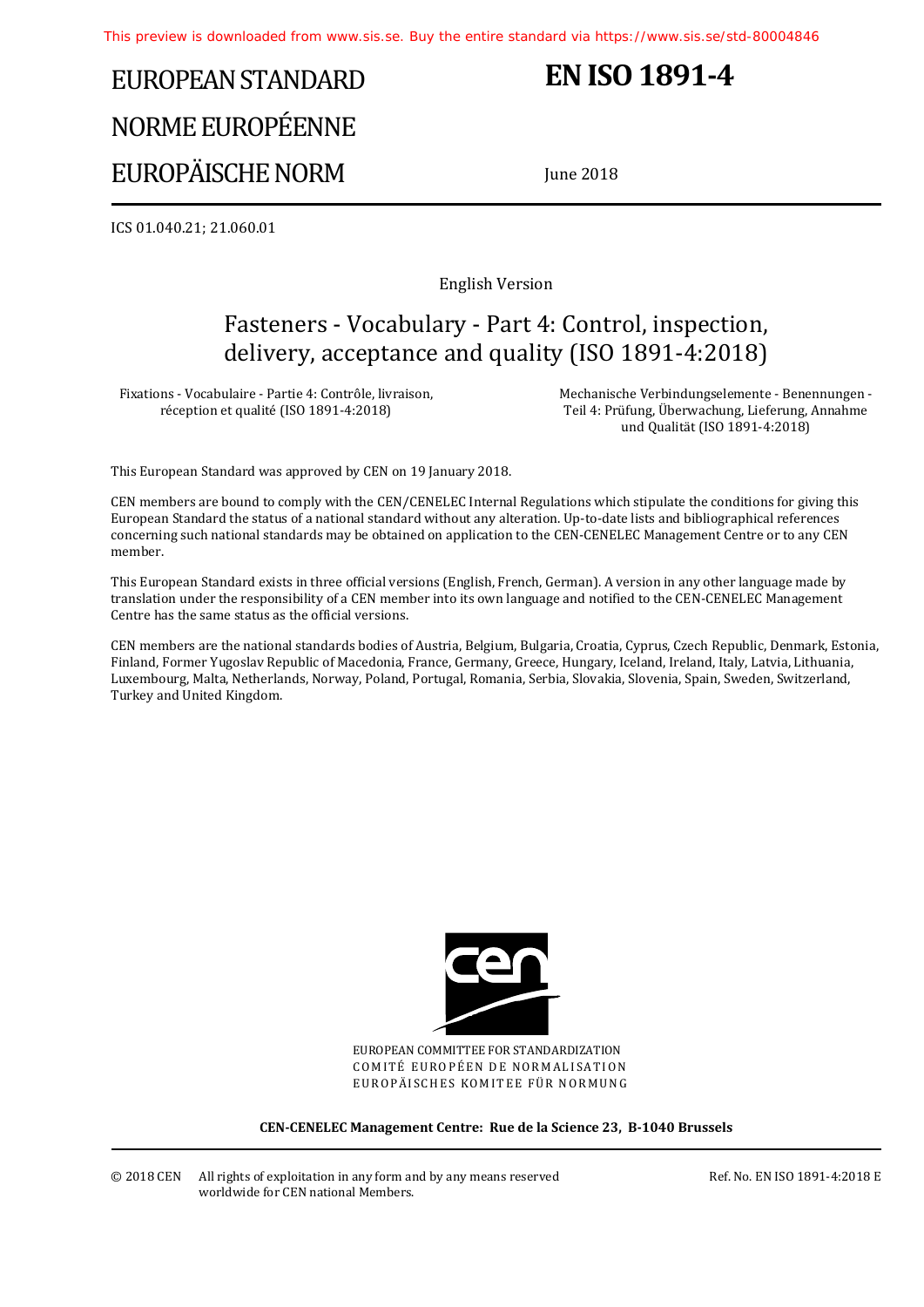This preview is downloaded from www.sis.se. Buy the entire standard via https://www.sis.se/std-80004846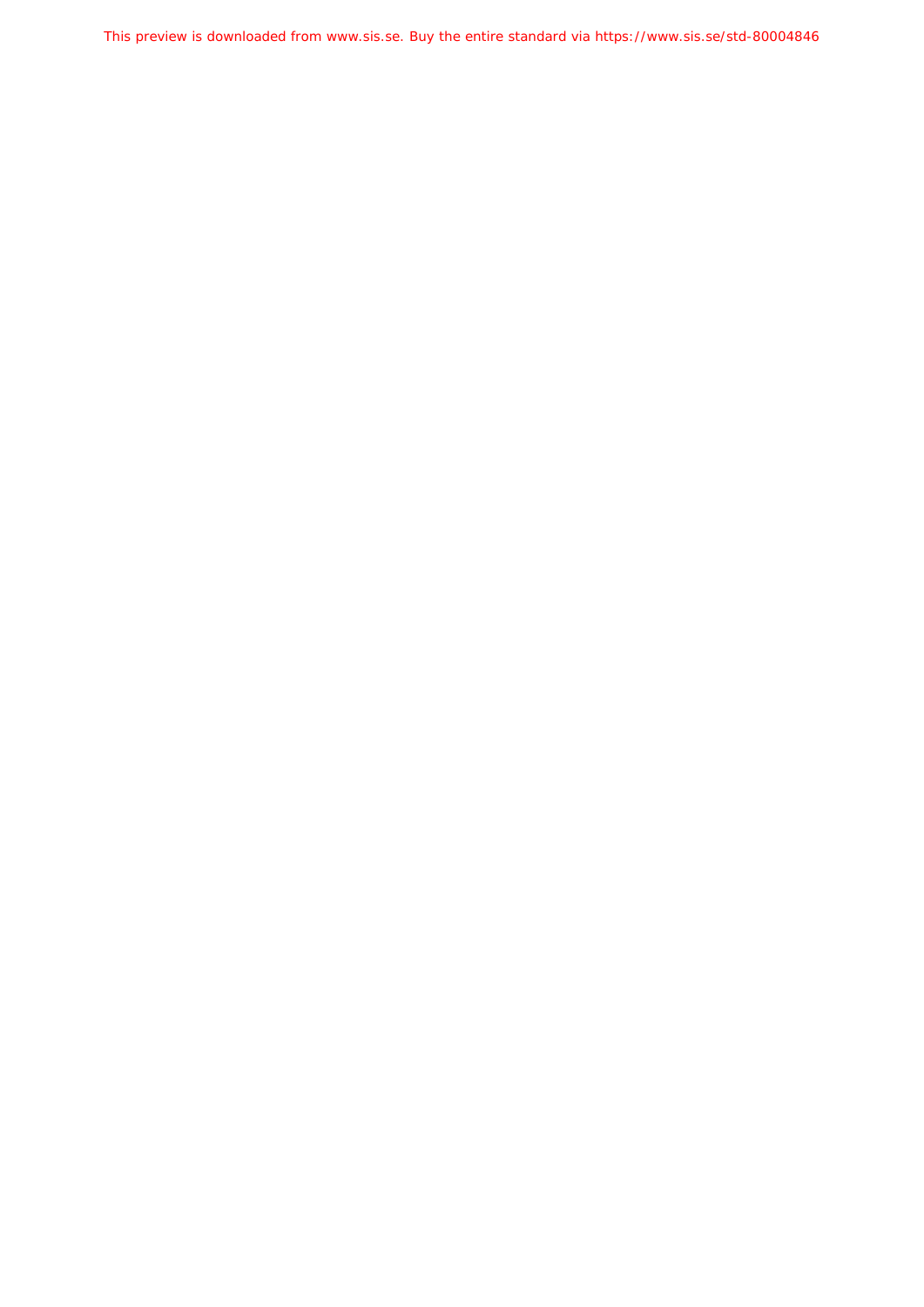## **European foreword**

This document (EN ISO 1891-4:2018) has been prepared by Technical Committee ISO/TC 2 "Fasteners" in collaboration with Technical Committee CEN/TC 185 "Fasteners" the secretariat of which is held by BSI.

This European Standard shall be given the status of a national standard, either by publication of an identical text or by endorsement, at the latest by December 2018, and conflicting national standards shall be withdrawn at the latest by December 2018.

Attention is drawn to the possibility that some of the elements of this document may be the subject of patent rights. CEN shall not be held responsible for identifying any or all such patent rights.

According to the CEN-CENELEC Internal Regulations, the national standards organizations of the following countries are bound to implement this European Standard: Austria, Belgium, Bulgaria, Croatia, Cyprus, Czech Republic, Denmark, Estonia, Finland, Former Yugoslav Republic of Macedonia, France, Germany, Greece, Hungary, Iceland, Ireland, Italy, Latvia, Lithuania, Luxembourg, Malta, Netherlands, Norway, Poland, Portugal, Romania, Serbia, Slovakia, Slovenia, Spain, Sweden, Switzerland, Turkey and the United Kingdom.

### **Endorsement notice**

The text of ISO 1891-4:2018 has been approved by CEN as EN ISO 1891-4:2018 without any modification.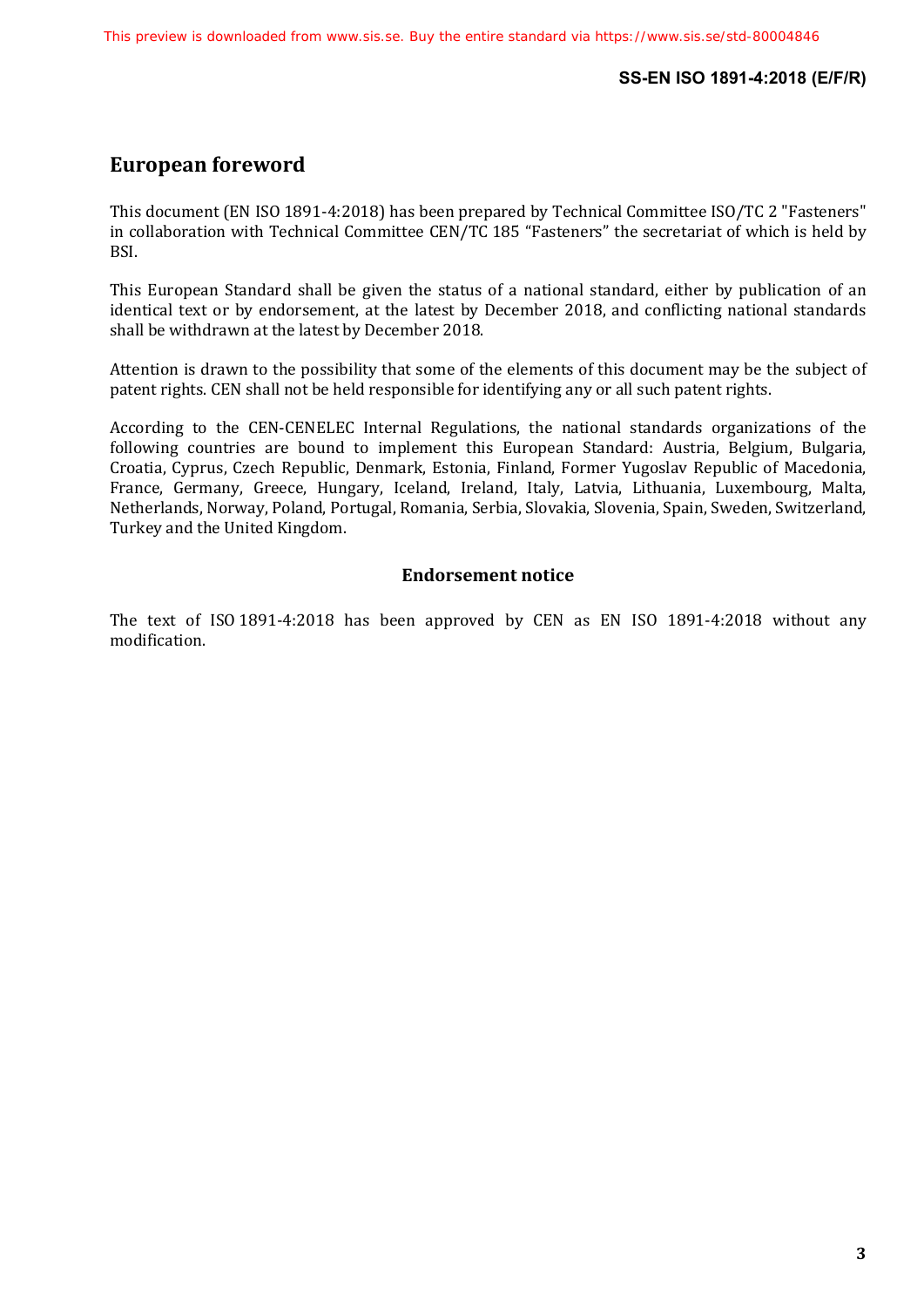| <b>Contents</b>                                | Page         |
|------------------------------------------------|--------------|
| Foreword                                       | vii          |
| Introduction                                   | хi           |
| 1 Scope                                        | $\mathbf{2}$ |
| 2 Normative references                         | $\mathbf{2}$ |
| 3 Terms and definitions                        | 4            |
| 3.1 Manufacture and processes                  | 4            |
| 3.2 Lots and traceability                      | 6            |
| 3.3 Characteristics and testing                | 10           |
| 3.4 Quality, inspection and sampling           | 12           |
| 3.5 Inspection documents                       | 16           |
| 3.6 Fastener supply chain entities             | 22           |
| 3.7 Fastener standards                         | 24           |
| Annex A (normative) Alphabetical list of terms | 28           |
| A.1 English                                    | 28           |
| A.2 French                                     | 30           |
| A.3 Russian                                    | 31           |
| A.4 German                                     | 32           |
| A.5 Chinese                                    | 33           |
| A.6 Italian                                    | 34           |
| A.7 Japanese                                   | 35           |
| A.8 Swedish                                    | 36           |
| <b>Bibliography</b>                            | 37           |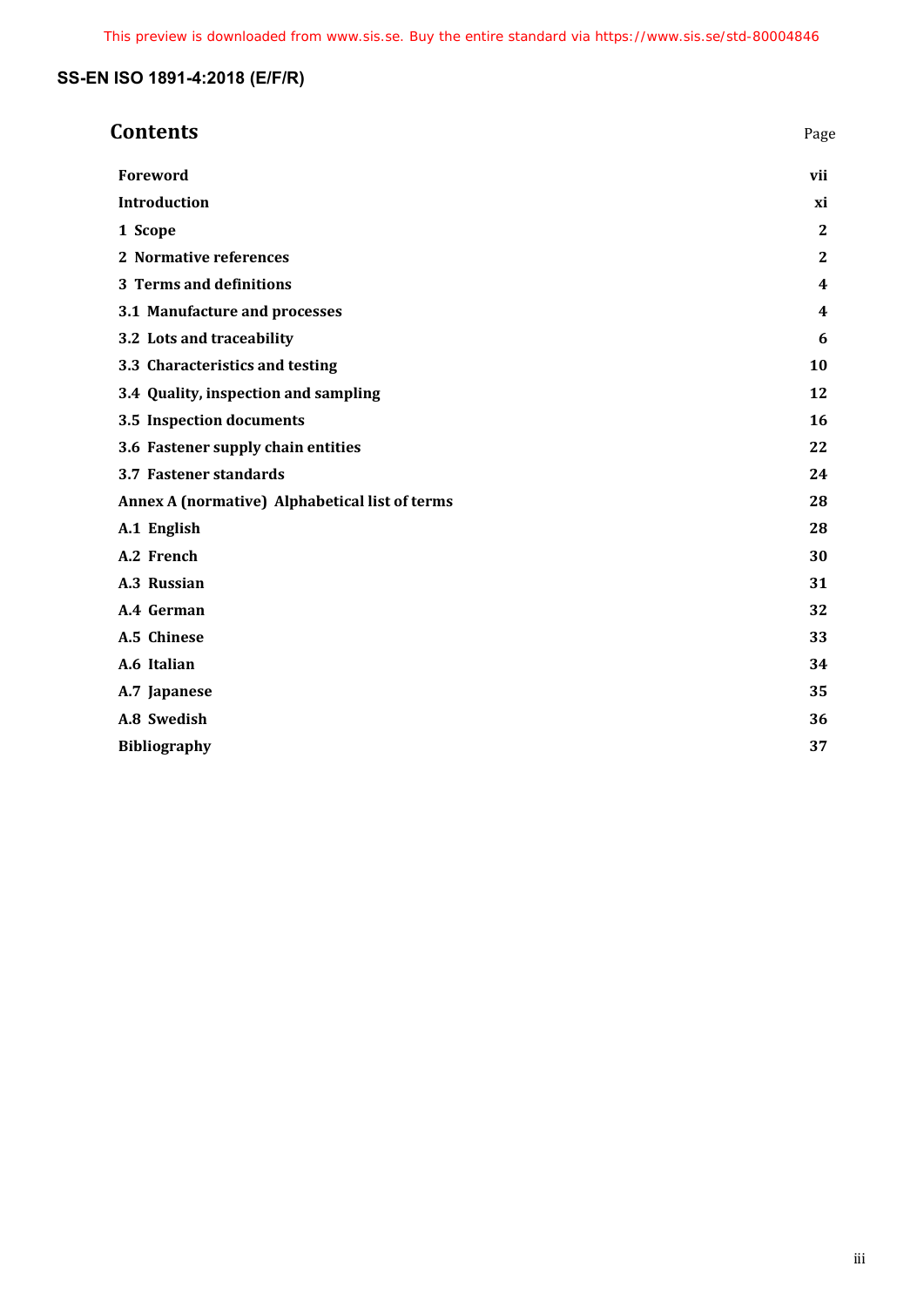| Sommaire                                                          | Page                    |
|-------------------------------------------------------------------|-------------------------|
| <b>Avant-propos</b>                                               | viii                    |
| Introduction                                                      | xi                      |
| 1 Domaine d'application                                           | $\mathbf{2}$            |
| 2 Références normatives                                           | $\mathbf{2}$            |
| 3 Termes et définitions                                           | 4                       |
| 3.1 Fabrication et procédés                                       | $\overline{\mathbf{4}}$ |
| 3.2 Lots et traçabilité                                           | 6                       |
| 3.3 Caractéristiques et essais                                    | 10                      |
| 3.4 Qualité, contrôle et échantillonnage                          | 12                      |
| 3.5 Documents de contrôle                                         | 16                      |
| 3.6 Entités impliquées dans la chaîne de fourniture des fixations | 22                      |
| 3.7 Normes de fixations                                           | 24                      |
| Annexe A (normative) Index alphabétique                           | 28                      |
| A.1 Anglais                                                       | 28                      |
| A.2 Français                                                      | 30                      |
| A.3 Russe                                                         | 31                      |
| A.4 Allemand                                                      | 32                      |
| A.5 Chinois                                                       | 33                      |
| A.6 Italien                                                       | 34                      |
| A.7 Japonais                                                      | 35                      |
| A.8 Suédois                                                       | 36                      |
| <b>Bibliographie</b>                                              | 38                      |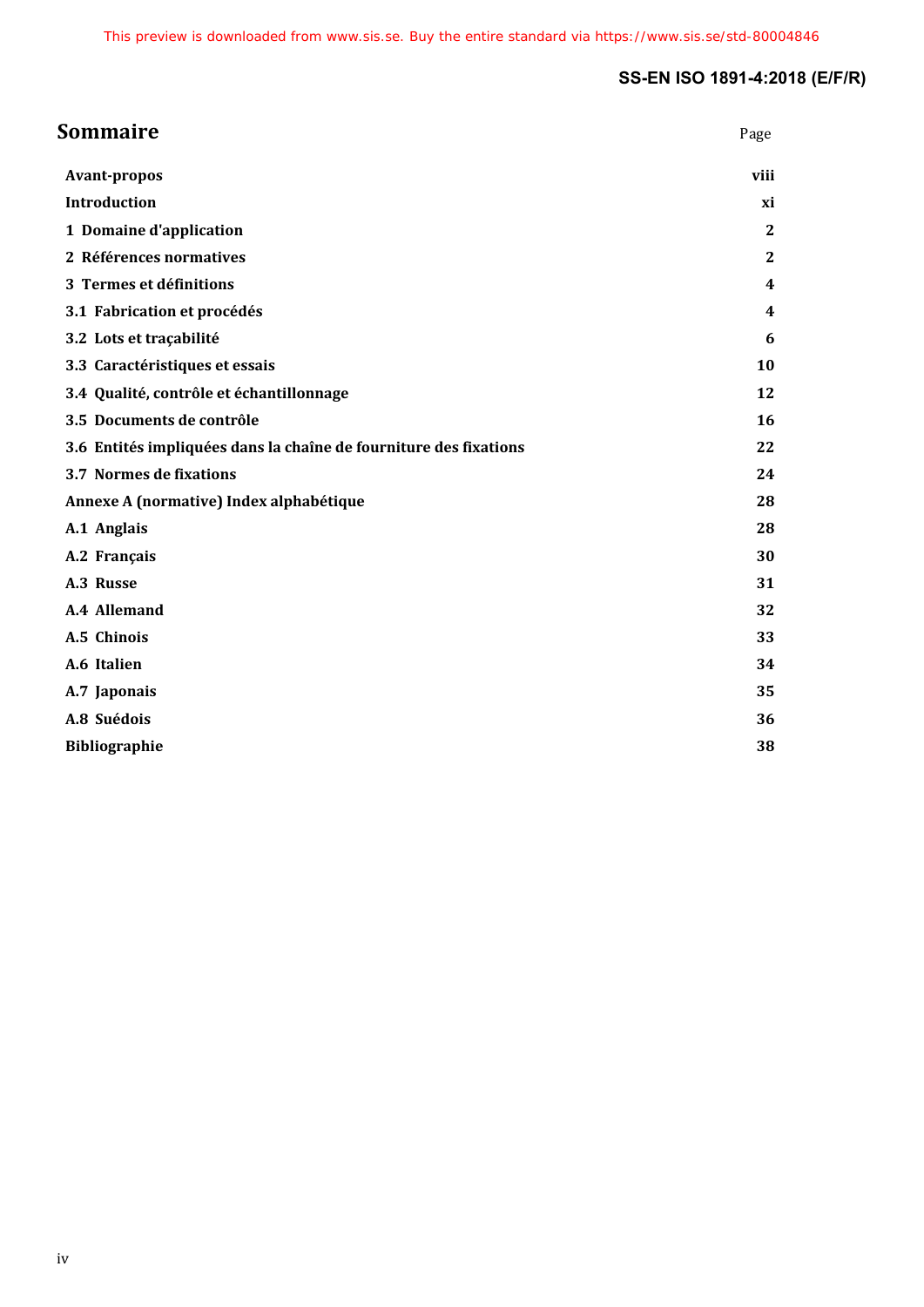| Содержание                                                | Cтр. |
|-----------------------------------------------------------|------|
| Предисловие                                               | ix   |
| Введение                                                  | xi   |
| 1 Область применения                                      | 3    |
| 2 Нормативные ссылки                                      | 3    |
| 3 Термины и определения                                   | 4    |
| 3.1 Производство и обработка                              | 4    |
| 3.2 Партии и прослеживаемость                             | 6    |
| 3.3 Свойства и испытания                                  | 10   |
| 3.4 Качество, контроль и выборочный контроль              | 12   |
| 3.5 Контрольные документы                                 | 16   |
| 3.6 Организации, участвующие в поставке крепежных изделий | 22   |
| 3.7 Стандарты на крепежное изделие                        | 24   |
| Annex A (normative) Список терминов в алфавитном порядке  | 28   |
| А.1 английский                                            | 28   |
| А.2 французский                                           | 30   |
| А.3 Русский                                               | 31   |
| А.4 немецкий                                              | 32   |
| А.5 китайский                                             | 33   |
| А.6 итальянский                                           | 34   |
| А.7 японский                                              | 35   |
| А.8 шведский                                              | 36   |
| Библиография                                              | 39   |